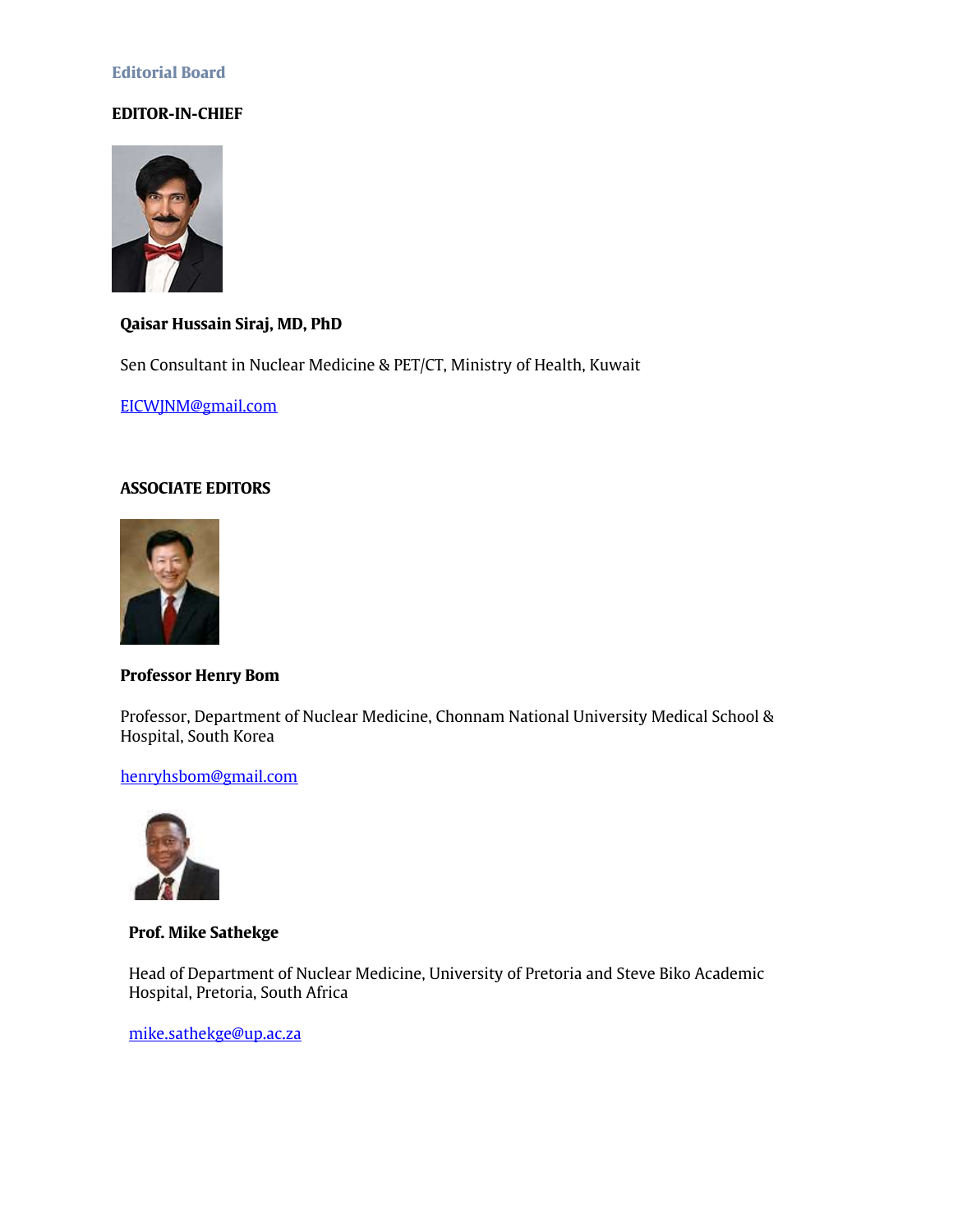## **EDITORIAL BOARD MEMBERS**

## **Prof. Sze Ting Lee (Melbourne)**

Department of Nuclear Medicine University of Melbourne, Melbourne, Australia

[szeting.lee@austin.org.au](mailto:szeting.lee@austin.org.au)

#### **Dr. David Ng**

Head & Senior Consultant, Department of Nuclear Medicine & Molecular Imaging

Singapore General Hospital, Singapore

[david.ng.c.e@sgh.com.sg](mailto:david.ng.c.e@sgh.com.sg)

#### **Professor Abdelhamid Elgazzar**

Department of Nuclear Medicine, Faculty of Medicine, Kuwait University, Kuwait

[aelgazzar49@hotmail.com](mailto:aelgazzar49@hotmail.com)

#### **Dr. Emerita Barrenechea**

Senior Consultant, Nuclear Medicine, St. Luke's Medical Center, Manila Philippines

[emieab@yahoo.com](mailto:emieab@yahoo.com)

#### **Dr. Patricia Bernal Trujillo**

Consultant Physician – Nuclear Medicine & PET, Department of Nuclear Medicine, Santa Fe de Bogota, Bogota, Colombia

[patriciabernalt@yahoo.com](mailto:patriciabarnalt@yahoo.com)

# **Professor Salah Eddine Bouyoucef**

Department of Nuclear Medicine, University of Algiers, Algiers, Algeria

[salaedine@yahoo.fr](mailto:salaedine@yahoo.fr)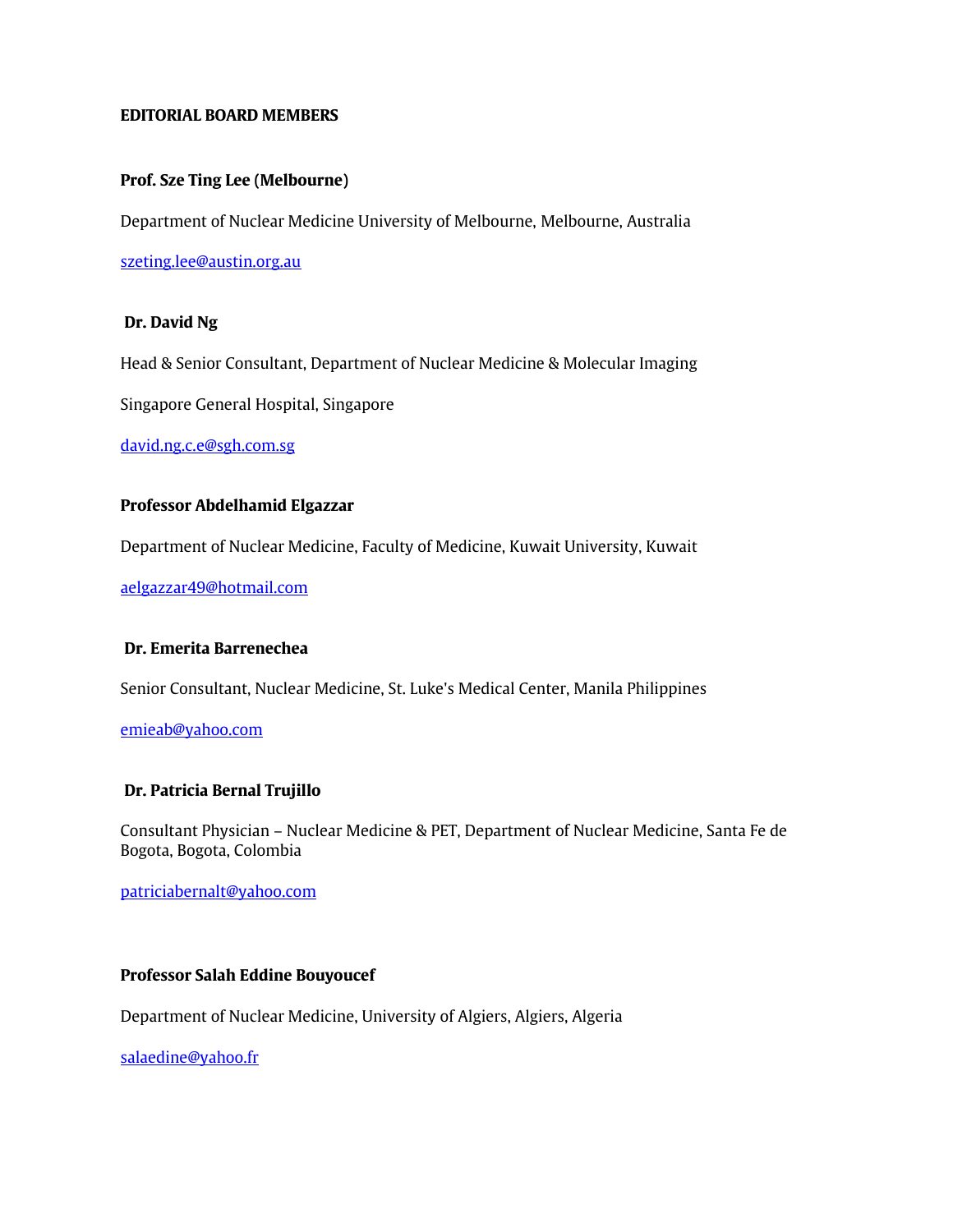#### **Dr. Gopinath Gnanasegaran**

Consultant Physician, Department of Nuclear Medicine, Royal Free Hospital, University College London, London, United Kingdom

[segaran06@hotmail.com](mailto:segaran06@hotmail.com)

### **Professor Zuo-Xiang He**

Professor & Chairman, Department of Nuclear Medicine, Fu Wai Hospital, Beijing, China

[Zuoxianghe@hotmail.com](mailto:Zuoxianghe@hotmail.com)

# **Professor Levent Kabasakal**

Professor, Istanbul University Cerrahpaşa Faculty of Medicine, Department of Nuclear Medicine, Istanbul, Turkey

[lkabasakal@tsnm.org](mailto:lkabasakal@tsnm.org)

## **Prof. Felix Keng**

Senior Consultant, Department of Cardiology and Director of Nuclear Cardiology, National Heart Centre Singapore, Singapore

[felix.keng.y.j@nhcs.com.sg](mailto:felix.keng.y.j@nhcs.com.sg)

**Ana M. Franceschi** Associate Professor, Division of Neuroradiology, Northwell Health, New York, USA

[afranceschi@northwell.edu](mailto:afranceschi@northwell.edu)

## **Prof. Joachim Kropp**

CT-Klinikum, Nuklearmedizinische Klinik, Cottbus, Germany

[J.Kropp@freenet.de](mailto:J.Kropp@freenet.de)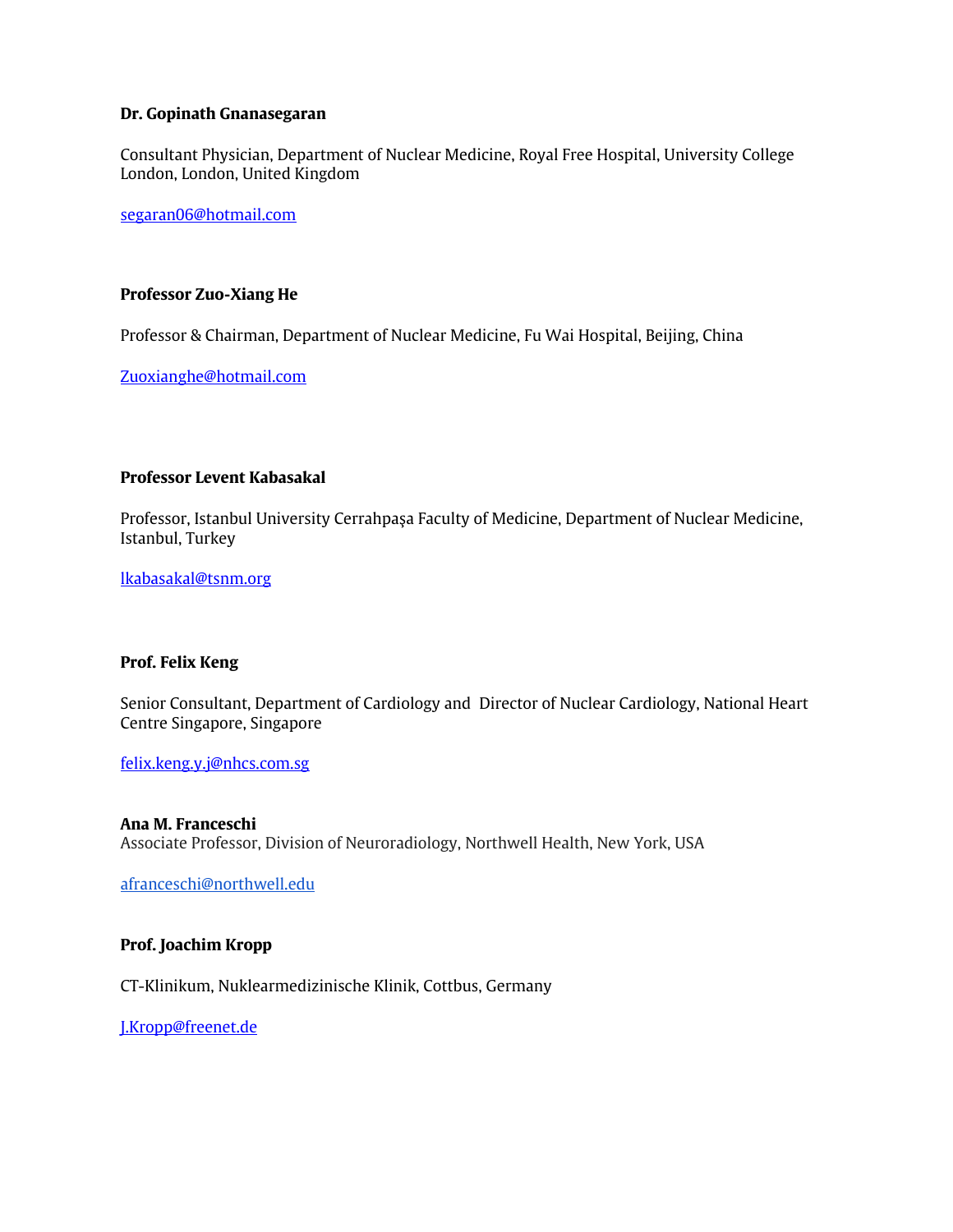# **Prof. Vijay Kumar**

Principal Radiopharmaceutical Scientist, Department of Nuclear Medicine & PET, Westmead Hospital, Sydney, Australia

[Vijay.kumar@health.nsw.gov.au](mailto:Vijay.kumar@health.nsw.gov.au)

### **Prof. Ismet Sarikaya**

Nuclear Medicne, Turkey

[isarikaya99@yahoo.com](mailto:Lepej.jan@gmail.com)

# **Dr. Nigora Rasulova**

Department of Nuclear Medicine, Republic Specialized Center of Surgery, Tashkent, Uzbekistan

[niga\\_r@mail.ru](mailto:niga_r@mail.ru)

## **Prof. Yasuhito Sasaki**

Director General, Clinical Research Center, Shonan Kamakura General Hospital, Tokyo, Japan

[Y\\_sasaki@shonankamakura.or.jp](mailto:Y_sasaki@shonankamakura.or.jp)

#### **Prof Jun Hatazawa**

Professor of Nuclear Medicine, Osaka University, Japan

[junhatazawa@gmail.com](mailto:junhatazawa@gmail.com)

## **Dr. Partha Choudhary**

Director, Department of Nuclear Medicine, Rajiv Gandhi Cancer Institute & Research Centre, Delhi, India

[pschoudhry@hotmail.com](mailto:pschoudhry@hotmail.com)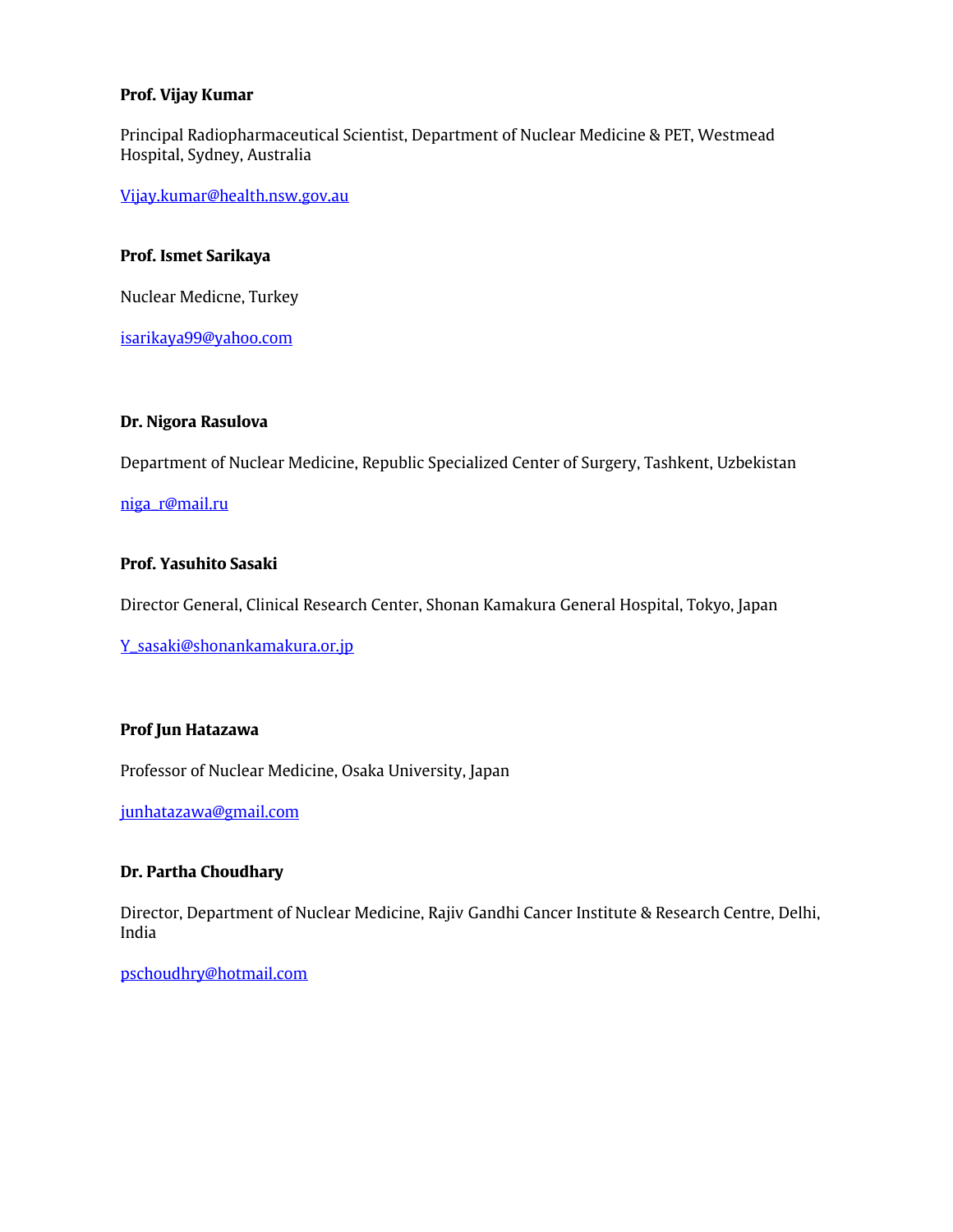# **Prof. Chandrasekhar Bal**

Professor & Head Department of Nuclear Medicine, AIMS, New Delhi, India

[csbal@hotmail.com](mailto:csbal@hotmail.com)

# **Dr Jerry Obaldo**

Consultant in Nuclear Medicine, Manila, Philippines

[jerryobaldo@yahoo.com](mailto:szilvasi2@gmail.com)

#### **Prof. J. Harvey Turner**

Nuclear Medicine Oncologist, Faculty of Health and Medical Sciences, The University of Western Australia, Fremantle Hospital, Fremantle, Australia

[Harvey.Turner@health.wa.gov.au](mailto:Harvey.Turner@health.wa.gov.au)

#### **Prof. Irene Virgolini**

Director, University Clinic of Nuclear Medicine, Medical University of Innsbruck, Innsbruck, Austria

[Ireene.Virgolini@i-med.ac.at](mailto:Ireene.Virgolini@i-med.ac.at)

#### **Prof. Naoyuki Watanabe**

Professor of Diagnostic Imaging, Department of Radiological Sciences, Gunma Prefectural College of Human Health, Maebashi, Japan

[n-wata@gchs.ac.jp](mailto:n-wata@gchs.ac.jp)

#### **Prof. Stanley Goldsmith**

Professor of Medicine, Joan and Sanford I. Weill Department of Medicine, Weill Cornell Medical College, Cornell University, New York, USA

[sjg2002@med.cornell.edu](mailto:sjg2002@med.cornell.edu)

## **Prof. Ioannis Iakovou**

Assist. Professor in Nuclear Medicine, Aristotle University of Thessaloniki, Thessaloniki, Greece

[iiakovou@auth.gr](mailto:iiakovou@auth.gr)